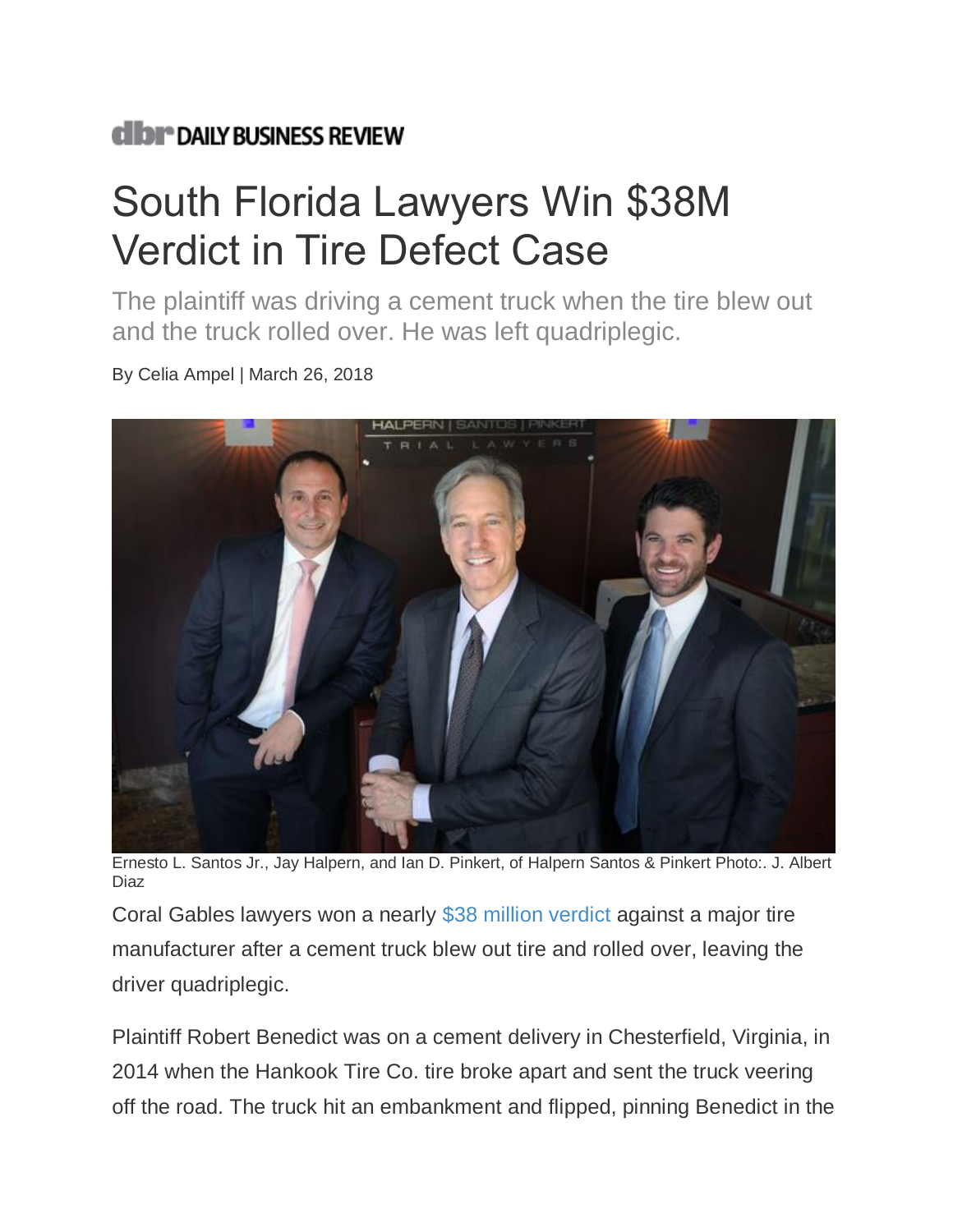cab. A witness, an ex-Marine who served in Kuwait, said the crash was so violent it would stick with him forever, plaintiffs attorney Jay Halpern said.

Benedict, then 50, broke his neck and was paralyzed. He also had 12 rib fractures, three thoracic fractures, two arm fractures and a ruptured spleen, among other injuries. The crash changed everything for Benedict, his wife, whom he met while serving in Iraq, and their two daughters.

"Mr. Benedict is a wheelchair-bound quadriplegic and is dependent on assistance for all of his activities of daily living," said Halpern of Halpern Santos & Pinkert in Coral Gables. "Despite his injuries, he is delightful, positive and uplifting to anyone he encounters. He works hard for every morsel of function he can obtain."

Halpern was brought into the Virginia federal lawsuit by local counsel Jonathan Halperin, who chose him not only for his tire expertise but also for the similarity of their names. Each lawyer leads a three-attorney firm, and they knew they were facing a tough opponent represented by the 3,600 lawyer firm [DLA Piper.](https://www.law.com/law-firm-profile?id=242&name=DLA-Piper) The company, whose U.S. headquarters is in Tennessee, has a reputation for not settling cases, Halpern said.

"Hankook is known for sort of a scorched-earth playbook: Challenge everything, fight everything, present as many obstacles as possible, make it as time-consuming and expensive as possible," he said.

The tire company and DLA Piper attorneys Joel Dewey and Steven Har did not respond to requests for comment by deadline.

Plaintiffs counsel's first challenge was rooting out the cause of the tire explosion. They hired tire expert David Southwell of Australia, who did a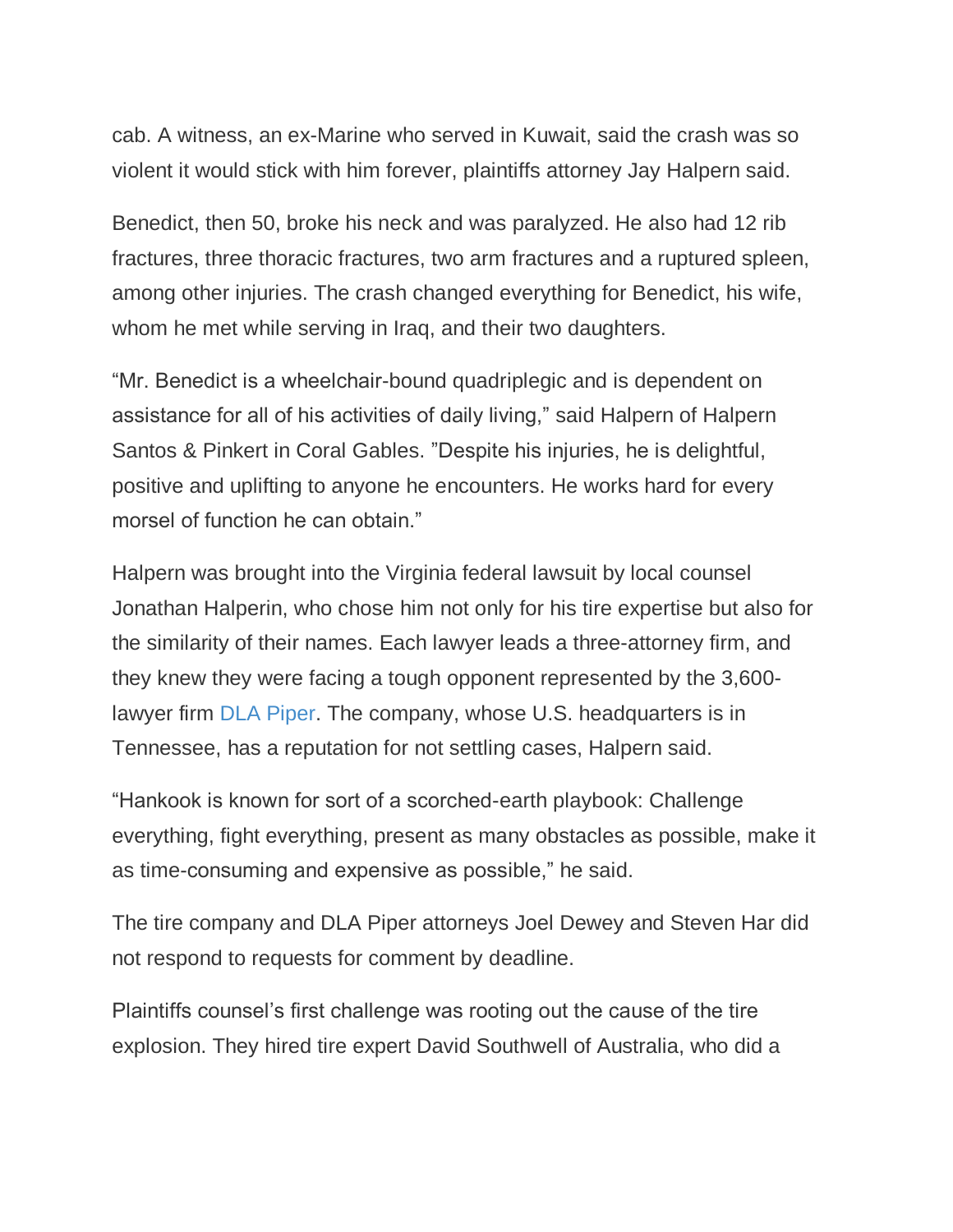detailed analysis of the tire and determined it was an accident waiting to happen.

The 9-year-old tire still had plenty of tread left, Halpern said. But Southwell found manufacturing defects that caused the tire to have incomplete adhesion. The inner liner of the tire was too thin, and patterns were visible in the rubber inside the tire that showed it hadn't been fully vulcanized or "cooked," according to Southwell.

At trial before U.S. District Judge Robert Payne in Richmond, Virginia, defense counsel argued the tire hit something about 200 miles before Benedict's crash, leading to the blowout. The defense expert pointed to a broken belt in the tire as evidence of a prior impact.

The plaintiffs lawyers said the tread and other belts on that part of the tire were pristine: "We argued that it defied the laws of physics for belt No. 2 to be broken from some outside force without the tread and the other two belts that are above belt No. 2 showing any sign of impact or breakage," Halpern said.

It was challenging to make the "subtle and arcane" details of tire forensics understandable to a jury, Halpern said. The plaintiffs lawyers knew Hankook had won cases like this: The team traveled to Tennessee to watch a similar trial about a flipped cement mixer with a Hankook tire, which resulted in a [defense verdict.](http://www.nealharwell.com/nh-attorneys-obtain-defense-verdict-and-win-for-hankook-tires/)

But the jury ultimately gave the plaintiff every penny requested, amounting to about \$37.8 million. Halpern credited the judge for being meticulous and discerning about excluding evidence submitted by both parties that he deemed extraneous. Halpern also said his client was a joy to represent.